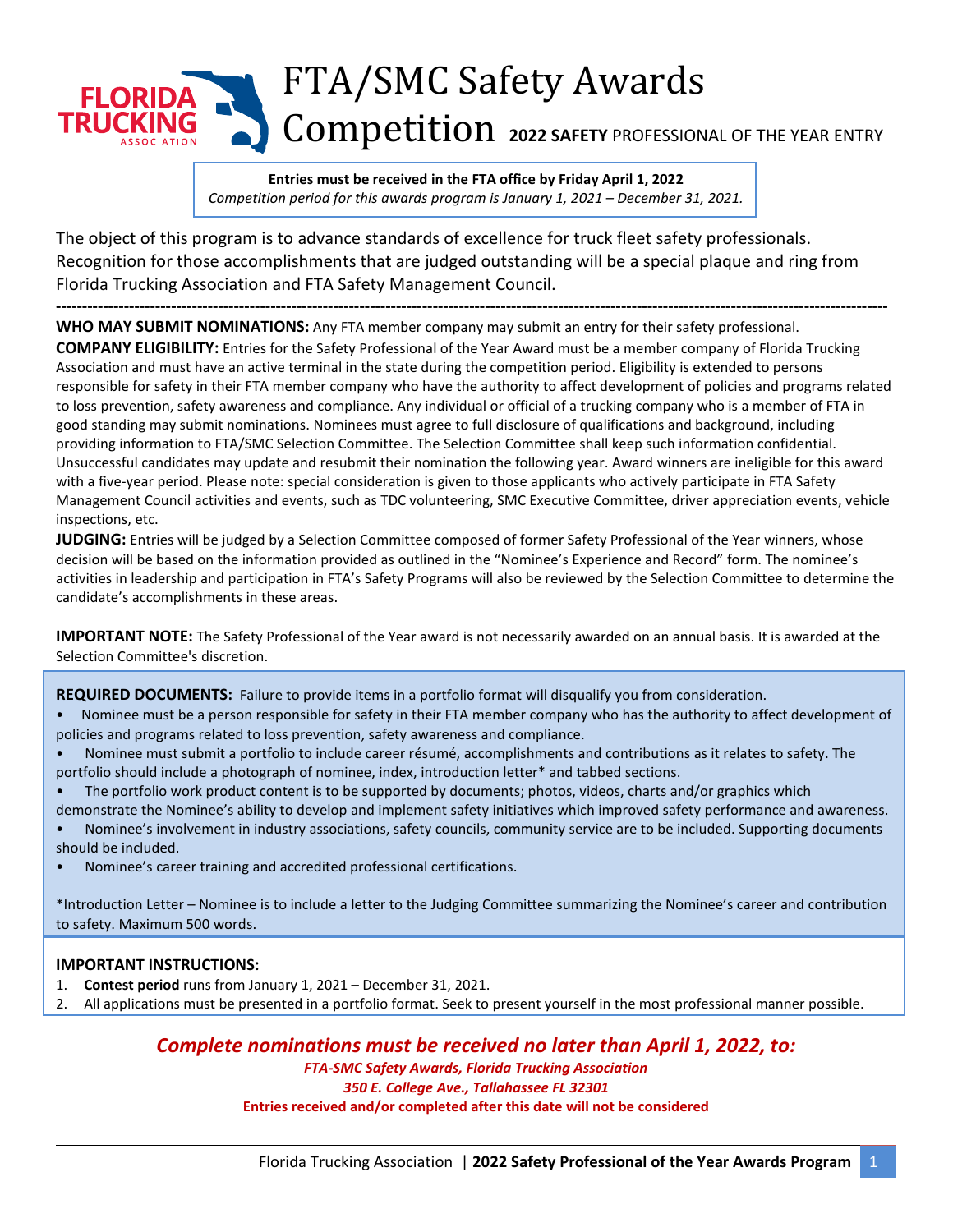

## **Nominations must be received in the FTA office by Friday April 1, 2022.**

*Competition period for this awards program is January 1, 2021 – December 31, 2021.*

| <b>NOMINEE INFORMATION</b>                       |              |                         |  |
|--------------------------------------------------|--------------|-------------------------|--|
|                                                  |              |                         |  |
|                                                  |              |                         |  |
| Nominee Name                                     |              | Age                     |  |
|                                                  |              |                         |  |
| <b>Mailing Address</b>                           |              |                         |  |
|                                                  |              |                         |  |
|                                                  |              |                         |  |
| City                                             | State        | Zip                     |  |
|                                                  |              |                         |  |
| Employer                                         |              | US DOT#                 |  |
|                                                  |              |                         |  |
|                                                  |              |                         |  |
| <b>Company Mailing Address</b>                   |              | <mark>Cell Phone</mark> |  |
|                                                  |              |                         |  |
| City                                             | <b>State</b> | $\mathit{Zip}$          |  |
|                                                  |              |                         |  |
|                                                  |              |                         |  |
| <b>Marital Status</b>                            |              | Spouse Name             |  |
|                                                  |              |                         |  |
| Children's names & ages                          |              |                         |  |
|                                                  |              |                         |  |
|                                                  |              |                         |  |
| Trucking industry positions held                 |              |                         |  |
|                                                  |              |                         |  |
| Recognition received as a driver (if applicable) |              |                         |  |
|                                                  |              |                         |  |
| Email Address (required):                        |              | Ring size:              |  |
|                                                  |              |                         |  |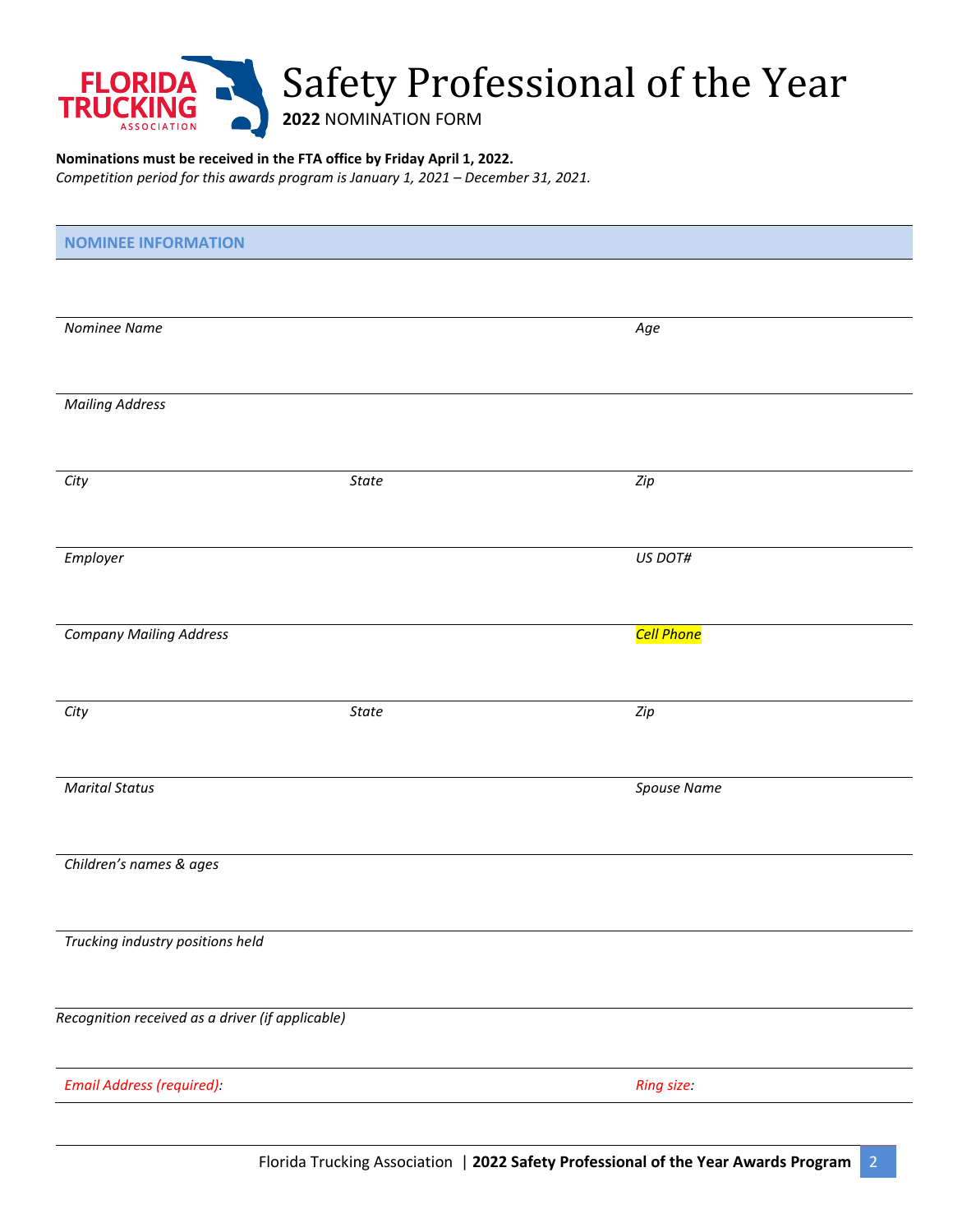| Company                          |                     | Dates          |  |
|----------------------------------|---------------------|----------------|--|
|                                  |                     |                |  |
| <b>Mailing Address</b>           |                     |                |  |
|                                  |                     |                |  |
| City                             | State               | $\mathit{Zip}$ |  |
|                                  |                     |                |  |
| Company                          |                     | Dates          |  |
|                                  |                     |                |  |
| <b>Mailing Address</b>           |                     |                |  |
|                                  |                     |                |  |
|                                  |                     |                |  |
| City                             | State               | Zip            |  |
|                                  |                     |                |  |
| Company                          |                     | Dates          |  |
|                                  |                     |                |  |
| <b>Mailing Address</b>           |                     |                |  |
|                                  |                     |                |  |
| City                             | State               | Zip            |  |
|                                  |                     |                |  |
|                                  |                     |                |  |
|                                  |                     |                |  |
| Military Service (Branch)        | <b>Highest Rank</b> | Dates          |  |
|                                  |                     |                |  |
|                                  |                     |                |  |
| <b>Principal Duties</b>          |                     |                |  |
|                                  |                     |                |  |
| Campaigns and military citations |                     |                |  |